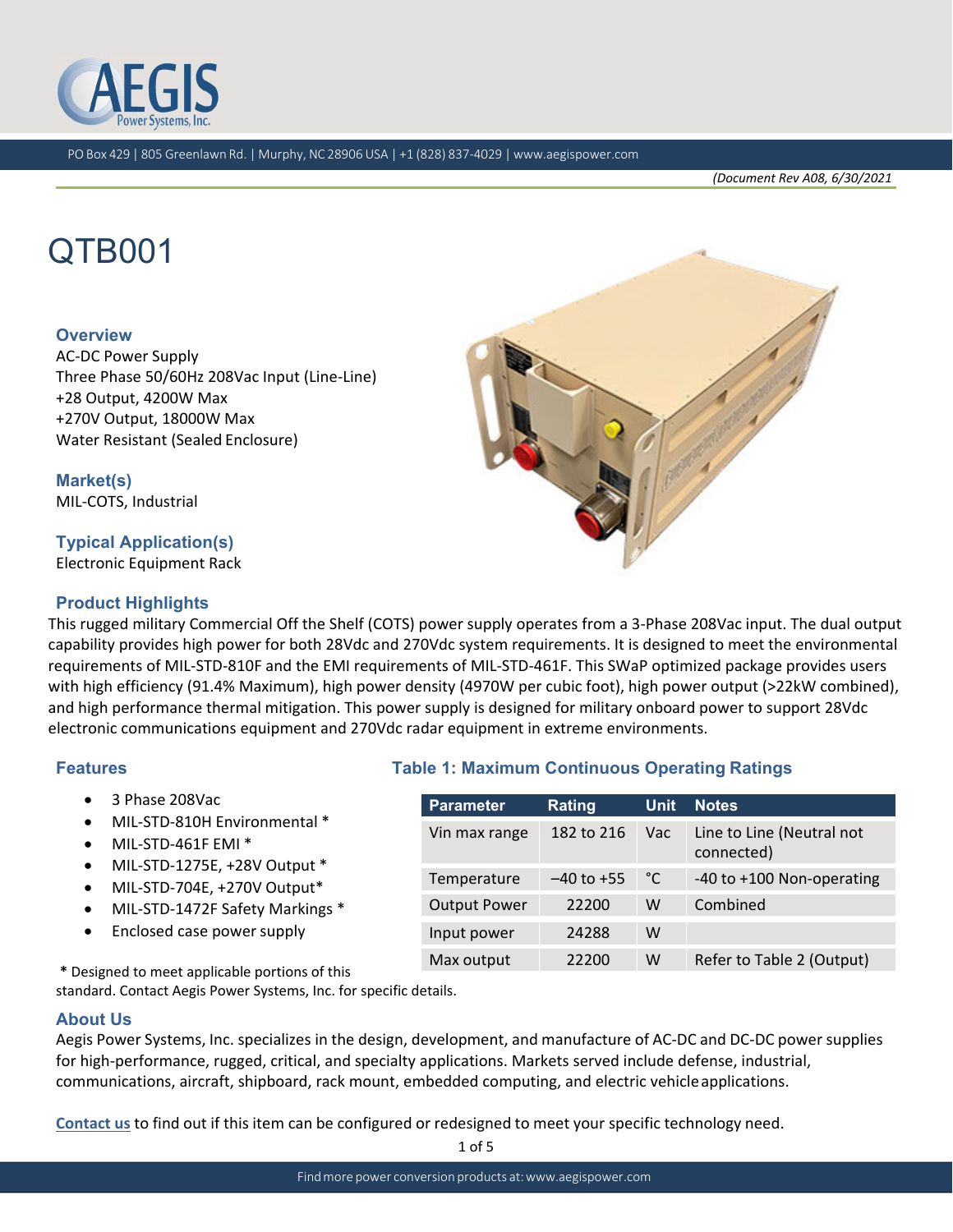

| <b>SPECIFICATIONS</b>           | (Typical at 25°C, nominal line and 100% load, unless otherwise specified.)                                                                                                                           |
|---------------------------------|------------------------------------------------------------------------------------------------------------------------------------------------------------------------------------------------------|
| <b>Parameter</b>                | <b>Notes</b>                                                                                                                                                                                         |
| <b>Input Voltage</b>            | 3 Phase, 208Vac L-L, 50/60 Hz, Nominal.<br>Input range 47 - 63Hz, 182Vac - 216Vac Line-Line.                                                                                                         |
| <b>Input Current</b>            | 68.5A per phase (22200W Output)                                                                                                                                                                      |
| <b>Input Power</b>              | 24660W (22200W Output)                                                                                                                                                                               |
| <b>Power factor</b>             | .99 (Active Power Factor Correction)                                                                                                                                                                 |
| <b>Holdup time</b>              | Contact Aegis.                                                                                                                                                                                       |
| <b>Output power</b>             | 22200W Maximum                                                                                                                                                                                       |
| <b>Output voltages</b>          | See table 2 for details.                                                                                                                                                                             |
| <b>Efficiency</b>               | 90% Nominal, 86% Minimum.                                                                                                                                                                            |
| <b>Output Ripple</b>            | See table 2.                                                                                                                                                                                         |
| <b>Current Limit</b>            | Short circuit protected with automatic recovery.                                                                                                                                                     |
| <b>Voltage Set Point</b>        | 25V to 30V for +28Vdc output<br>257V to 283.6V for +270Vdc output (MIL-STD-704E Figure 10)                                                                                                           |
| <b>Over Voltage Protection</b>  | +28Vdc output, OVP = +40Vdc Max<br>+270Vdc output, OVP = +360Vdc Max                                                                                                                                 |
| <b>Under Voltage Protection</b> | +28Vdc output, UVP = +14Vdc Min<br>+270Vdc output, UVP = +190Vdc Min                                                                                                                                 |
| <b>Line/Load Regulation</b>     | $+/- 5%$                                                                                                                                                                                             |
| <b>Temperature regulation</b>   | $± 0.02\%$ / °C.                                                                                                                                                                                     |
| <b>Temperature</b>              | -40°C to +55°C Operating, -40°C to +100°C Non-operating.                                                                                                                                             |
| Cooling                         | Forced Fan Cooling. (Fans come on when needed.)                                                                                                                                                      |
| Package                         | Enclosed case chassis mounted by                                                                                                                                                                     |
| <b>Dimensions</b>               | 31.5" L x 17.5" W x 14.0" H (max)                                                                                                                                                                    |
| Weight                          | 200 lbs. $(+/- 5$ lbs.)                                                                                                                                                                              |
| <b>Connectors</b>               | AC Input Connector, MIL-DTL-22992 P/N: CL90558FS44413P.<br>+28Vdc Output, 1/2" Lugs, one Pos, one Neg.<br>+270Vdc Output Connector, FS-194936-78S<br>Status Connector, MB14FS14-15S OR MS3474W14-15S |
| Environmental                   | Designed to meet applicable portions of MIL-STD-810H, Ground Mobile.                                                                                                                                 |
| <b>Humidity</b>                 | 0-95% non-condensing.                                                                                                                                                                                |
| <b>EMI</b>                      | Designed to meet applicable portions of MIL-STD-461F<br>Requirement: CE102, CS101, CS114, and RE102. (Ground Range)                                                                                  |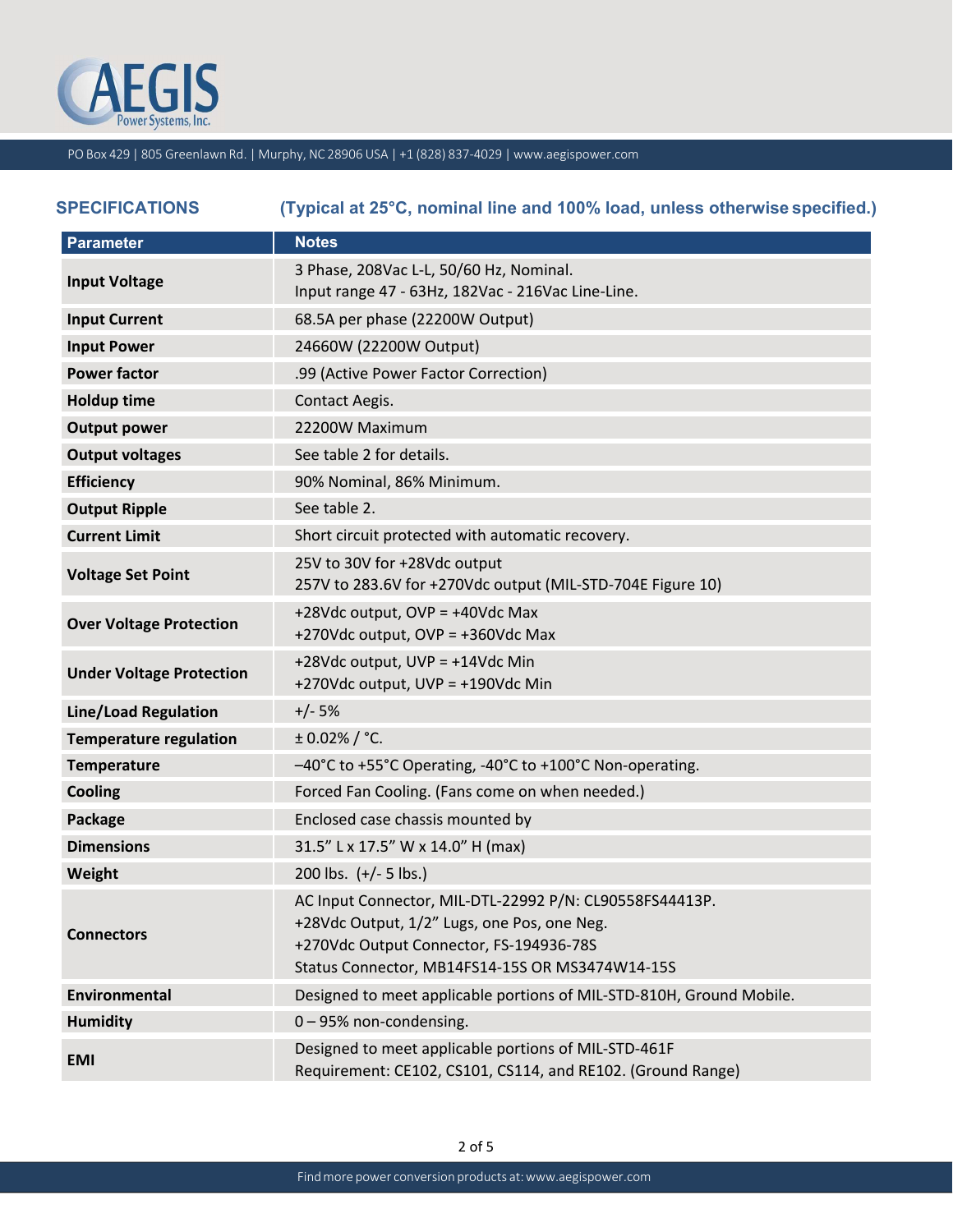

*Specifications subject to change without notice.*

# **Table 2: Voltage Output (Nominal)**

|                | V1          | V2               |  |  |
|----------------|-------------|------------------|--|--|
| <b>Voltage</b> | $+28Vdc$    | $+270$ Vdc       |  |  |
| Current        | 150A        | 66.66A           |  |  |
| <b>Power</b>   | 4200W       | 18000W           |  |  |
| <b>Ripple</b>  | 280mVpk-pk* | $3.0$ Vpk-pk $*$ |  |  |

\* 100KHz Bandwidth Limited.

## **Table 3: Connector Specifications**

## **AC Input Connector MIL‐DTL‐22992 (100Amp) P/N: CL90558FS44413P.**

| <b>Contact Designation</b> | <b>Conductor Circuit</b> |
|----------------------------|--------------------------|
| A                          | Phase A                  |
| B                          | Phase B                  |
|                            | Phase C                  |
| N                          | Neutral (not connected)  |
| G1                         | <b>Safety Grounding</b>  |
| G <sub>2</sub>             | <b>Safety Grounding</b>  |
| G <sub>3</sub>             | <b>Safety Grounding</b>  |
| G4                         | <b>Safety Grounding</b>  |

#### **27 0V DC Output Connector P/N: FS‐194936‐78S.**

| <b>Contact Designation</b> | <b>Conductor Circuit</b> |
|----------------------------|--------------------------|
| $\mathbf{1}$               | <b>Chassis GND</b>       |
| 2                          | 270V Return              |
| 3                          | 270V Return              |
| 4                          | 270V Return              |
| 5                          | 270V Return              |
| 6                          | <b>Chassis GND</b>       |
| $\overline{7}$             | 270V                     |
| 8                          | 270V                     |
| 9                          | 270V                     |
| 10                         | 270V                     |
| 11                         | Loop Back (In)           |
| 12                         | <b>Chassis GND</b>       |
| 13                         | Loop Back (Out)          |
| 14                         | <b>Chassis GND</b>       |
|                            |                          |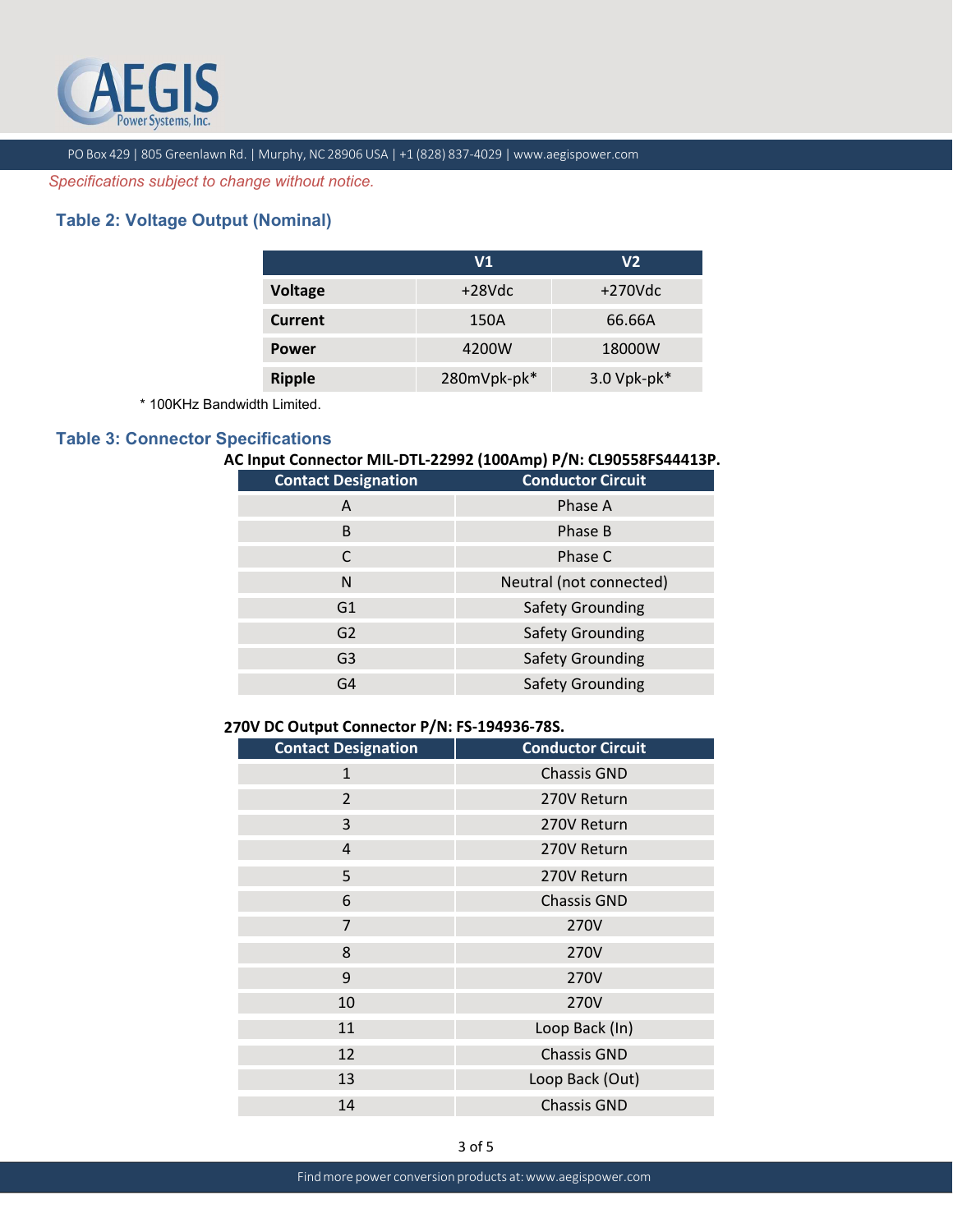

## **28V DC Output Studs ½" x 13**

| <b>Contact Designation</b> | <b>Conductor Circuit</b> |
|----------------------------|--------------------------|
| <b>Red</b>                 | $+28V$                   |
| <b>Black</b>               | +28V Return              |

## **Status Connector P/N: MB14FS14‐15S OR MS3474W14‐15S**

| <b>Contact Designation</b> | <b>Conductor Circuit</b> | Logic                                            |
|----------------------------|--------------------------|--------------------------------------------------|
| A                          | AC OK Collector*         | Low=AC Good                                      |
| B                          | 28V OK Collector*        | Low=28V Good                                     |
| $\mathsf{C}$               | 270V OK Collector*       | Low=270V Good                                    |
| D                          | Over Temp* **            | Low=Temp Good                                    |
| $\mathsf E$                | 28V Enable Anode         | Tie to 5V Standby to Enable 28V Output           |
| $\mathsf{F}$               | 28V Enable Cathode       | Tie to 5V Standby Return to Enable 28V Output    |
| G                          | 270V Enable Anode        | Tie to 5V Standby to Enable 270V Output          |
| H                          | 270V Enable Cathode      | Tie to 5V Standby Return to Enable 270V Output   |
|                            | 5V Standby               | For status and enable pwr. (0.25Amp max current) |
| K                          | 5V Standby Return        | For status and enable pwr. (0.25Amp max current) |
|                            | <b>NC</b>                | No Connection (Reserved)                         |
| M                          | <b>NC</b>                | No Connection (Reserved)                         |
| $\mathsf{N}$               | <b>NC</b>                | No Connection (Reserved)                         |
| P                          | <b>NC</b>                | No Connection (Reserved)                         |
| R.                         | NC                       | No Connection (Reserved)                         |

**\***Common emitter internally tied to +5V Standby Return. **\*\***Normally closed thermal switch (Open @ 90°C)

## (*LOAD CONDITIONS)*

*\*POWER SEQUENCING REQUIRED FOR ENABLING\** 

Refer to PSQTB001-A01 for details.